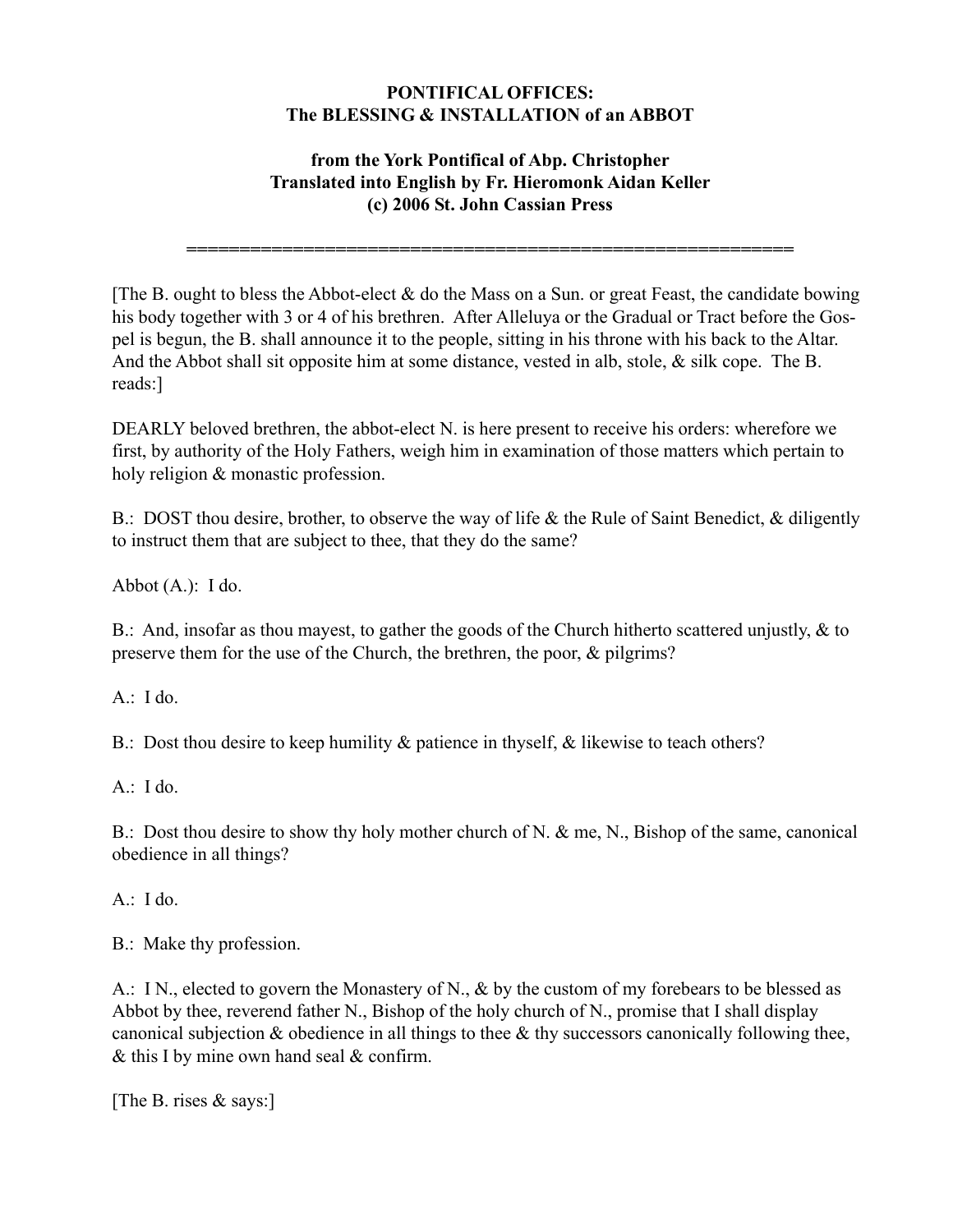MAY the almighty Lord, both in these things  $\&$  in others that are good, be thy co-labourer.

[All say:]

Amen.

[Be it known that some, perhaps doing better, make this examination before the entrance at Mass until the Litany, sitting.]

[Then the B. shall prostrate himself before the Altar, & the Abbot behind him shall fall to the earth with his brethren, vested in the sacred vestments,  $\&$  the Litany is done,  $\&$  in the middle of it the B. says:]

THAT Thou wouldst vouchsafe to enlighten by the grace of the Holy Spirit & to ble+ss our brother the Abbot elect: we beseech Thee, etc.

THAT Thou wouldst vouchsafe to enlighten by the grace of the Holy Spirit & to ble+ss  $\&$  sancti+fy our brother the Abbot elect: etc.

THAT Thou wouldst vouchsafe to enlighten by the grace of the Holy Spirit  $&$  to ble+ss, sancti+fy & conse+crate our brother the Abbot elect: etc.

[When the Litany is ended, there follows:]

OUR Father... [silently till the verse.]

[Then the B. rises  $\&$  turns to the prostrate Abbot  $\&$  sings:]

V. And lead us not into temptation.

- R. But deliver us from evil.
- V. Save Thy servant.
- R. O my God, that hopeth in Thee.
- V. The Lord keep thy coming in & thy going out.
- R. And may He take from thee the swelling of pride.
- V. The Lord preserve thee from all evil.
- R. The Lord shall guard thy soul.
- V. Let Him send forth unto thee help from His sanctuary.
- R. And out of Sion let him help thee.
- V. Arise, O Lord, help us.
- R. And deliver us for Thy name's sake.
- V. The Lord be with you.
- R. And with thy spirit.

Let us pray.

 Collect: GRANT, we beseech Thee, almighty God, that Thy servant whom we have elected to the government of souls may attain the gift of Thy grace: that at Thy bestowal we, with him, may please Thee by our choice. Through our Lord Jesus Christ Thy Son, Who liveth & reigneth with Thee in the unity of the Holy Spirit, God: through all the ages of ages. Amen.

Let us pray.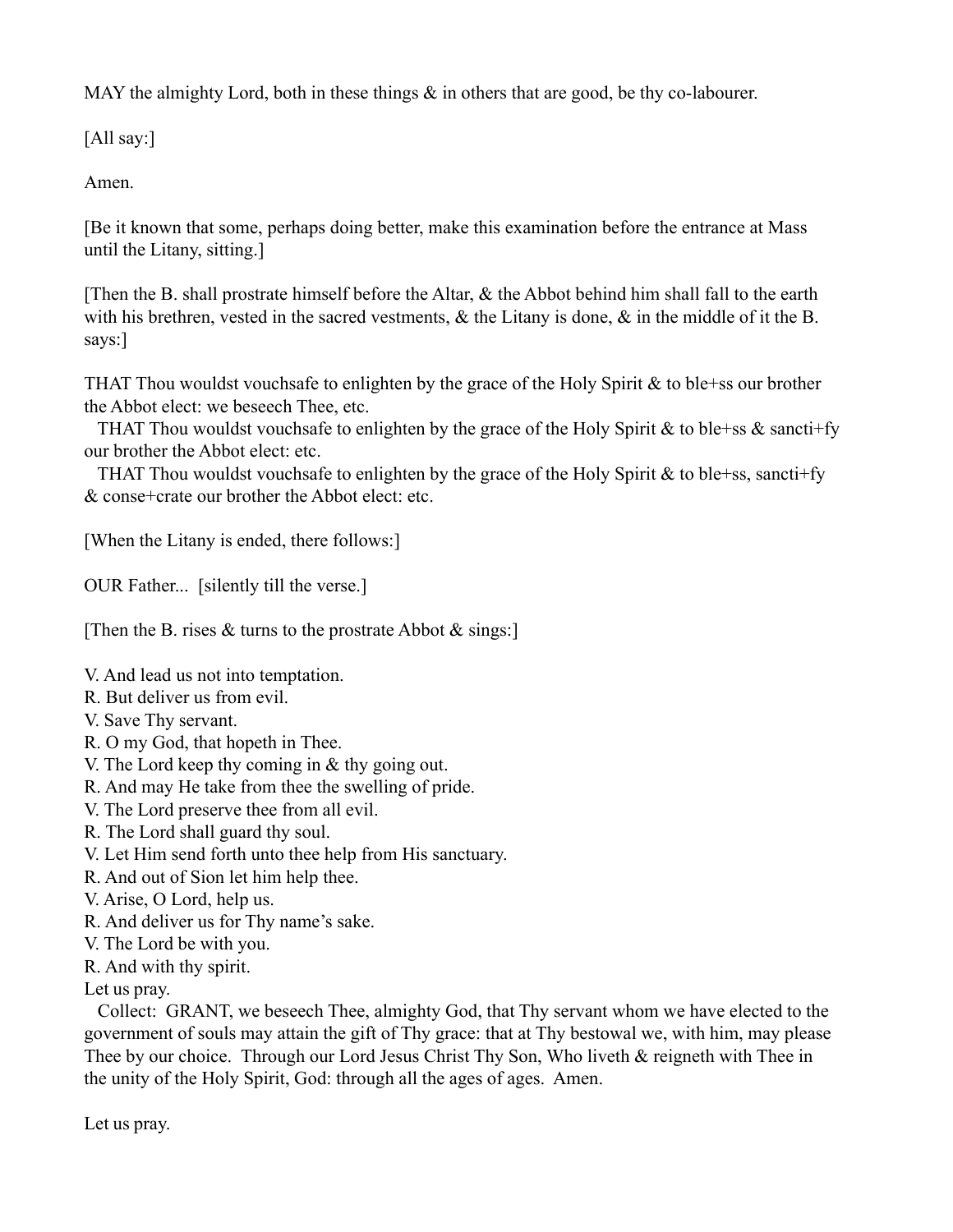Collect: O GOD Who under the authority of Thy majesty containest the powers of all the kingdoms, we suppliantly pour forth our prayers to Thee, humbly beseeching that Thou wouldst deign to ble+ss with the grace of Thy supernal & most high sanctification this Thy servant N., elected by us unworthy ones to the rank of Abbot: that in his days the devotion of discipline may have rebirth,  $\&$ that by Thine assistance he may be able to furnish those subject to him an example pleasing unto Thee: & fighting for Thee with fear, obedience, & meekness, deserve to be everywhere protected peacably by the shield of Thy majesty: mayest Thou vouchsafe to enrich him with the right hand of Thy divinity, that he may be able to render his brethren a worthwhile service, & with charity show them that in all places approach him things profitable. Be Thou to him his honour; Thou his joy in the home; in travels, his companion; in sadness, his solace; in uncertainty, his counsel; in sickness, his healing; in labours, his helper; in adversities, his defender; in tribulation, his patience; may He lay the cares of his mind upon Thee; through Thee may He learn, with advice, how to arrange his government of the flock committed him in wisdom: that, ever joyful, & ever exulting, gifted with the beneficences of Thy goodness, he may be worthy to rejoice, & to bear with good nature the prolongation of the present life by temporal good things,  $\&$  to be joined unto the citizens above  $\&$  the quires of Angels by an eternal intercommunion. Through our Lord Jesus Christ Thy Son, Who liveth & reigneth with Thee in the unity of the Holy Spirit, God: through all the ages of ages. Amen.

[Then the Abbot shall rise, & the B. give him the Rule, written out in a book, saying:]

TAKE the Rule handed down to us from the Holy Fathers, to govern & preserve the flock entrusted thee by the Lord, so far as God Himself shall strengthen thee & human frailty shall allow.

[Then he shall hand him the staff, saying:]

RECEIVE the staff of the pastoral office, which mayest thou bear before the assembly committed unto thee for an example of just severity & loving chastisement.

[The Hymn "Veni Creator" follows, the B. intoning it on bent knees, & the Q. picking it up. After the Hymn, they rise,  $&$  the B. says:

V. The Lord be with you. R. And with thy spirit. Let us pray.

 Collect: IN Thy condescension, O Lord, we beseech Thee to be attentive over this Thy servant, & grant him true knowledge, solid hope, upright judgment, & holy doctrine, that he be found fit to receive the grace of Thy blessing: so that he may without offence follow in the footsteps of the Holy Fathers, & with holy admonitions make his followers to follow them, & may know that he who hath accepted the rule of souls shall, on the day of judgment, render an account of all these things to our Lord Jesus Christ Thy Son, Who liveth & reigneth with Thee in the unity of the Holy Spirit, God: through all the ages of ages. Amen.

### Let us pray.

 Collect: O GOD, Light eternal, Who enlighteneth every man that cometh into this world, we ask of Thy majesty with all earnestness that Thou deign to confirm with Thy manifold blessing this Thy servant N., who is ordained Abbot  $\&$  shepherd by Thy doing, through the imposition of our hands,  $\&$ wouldst anoint his soul  $\&$  body with the infusion of Thy grace; that, cleansed from all poison of sin,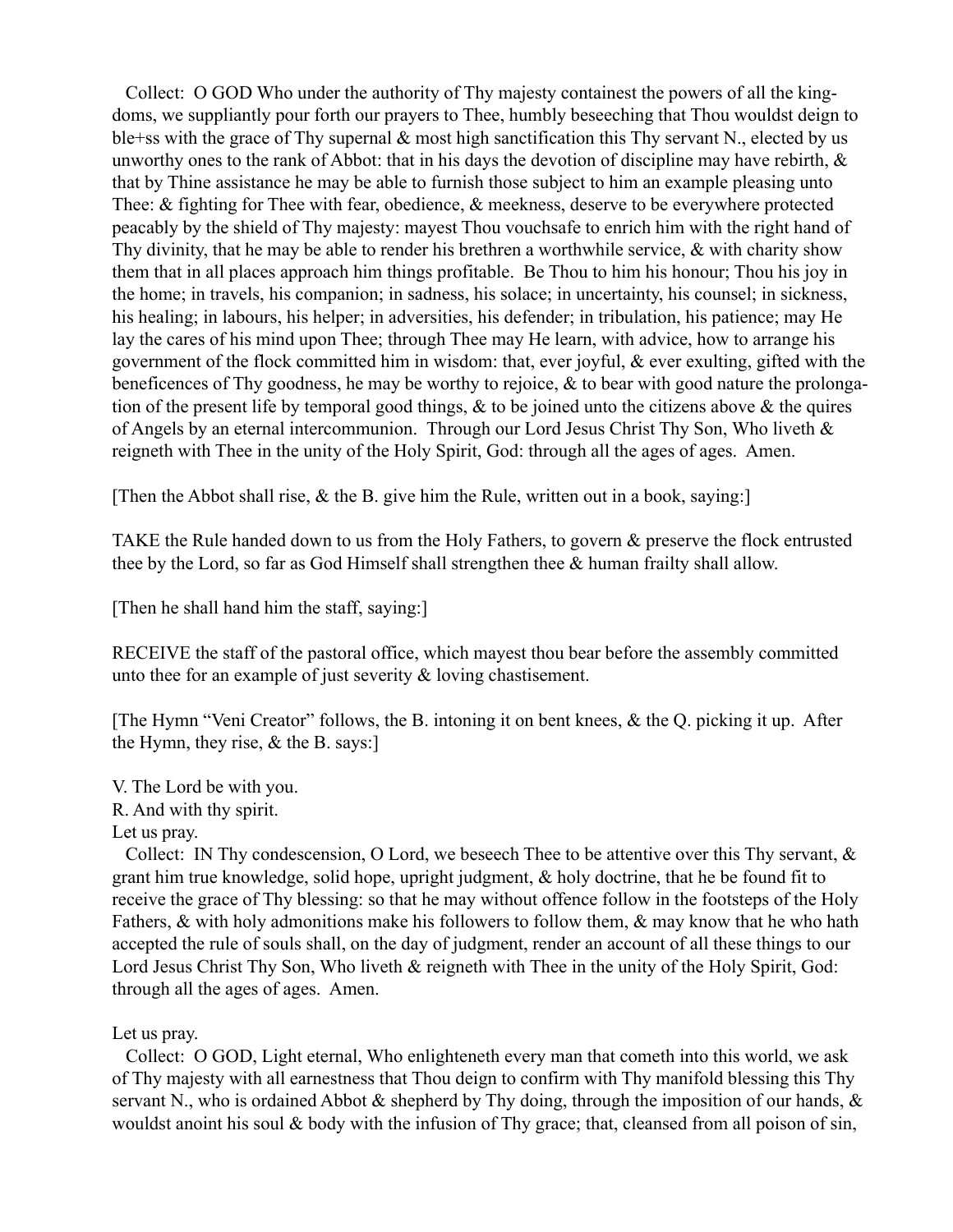he may be worthy to be blessed by Thine all-powerful right hand, here & unto eternity. Through our Lord Jesus Christ Thy Son, Who liveth & reigneth with Thee in the unity of the Holy Spirit, God: through all the ages of ages. Amen.

[Then the Abbot shall bow himself, & the B. say over him the Consecration:]

V. The Lord be with you.

R. And with thy spirit.

Let us pray.

 Collect: O TEACHER of all good things, O God, Who by Moses Thy servant didst establish prefects to govern the assemblies: to Thee we pour our humble prayers, & Thee we entreat with minds devout, that Thou wouldst vouchsafe by the grace of Thy protection to defend this Thy servant N., whom the convening  $\&$  election of Thy servants hath this day set to be the Abbot of Thy sheep:  $\&$ grant him so to govern them subject to him that he, with them all, may attain to the kingdom of the heavens: so that, supported continually with the apostolic teachings at Thine assistance, O Lord, he may enter in through the portals of Paradise rejoicing, with fruit a hundredfold, &, praising Thee with them, may deserve to hear from Thee, O Lord: "Well done, thou good & faithful servant; because thou hast been faithful in a few things, I will set thee over many; enter into the joy of thy Lord."

[softly:]

Which mayst Thou Thyself deign to grant, Who livest & reignest, God.

[Here he raises his voice in Preface tone:]

V. THROUGH all the ages of ages.

R. Amen.

- V. The Lord be with you.
- R. And with thy spirit.
- V. Lift up your hearts.
- R. We have them unto the Lord.
- V. Let us give thanks unto the Lord our God.

R. It is meet & just.

[Holding his hand uplifted over the Abbot's head at a distance:]

IT IS truly meet  $\&$  just, right  $\&$  availing to salvation, that we should always  $\&$  in all places give thanks to Thee, O holy Lord, Father almighty, everlasting God: & Thee, O Lord, humbly to entreat, that as we pray Thou wouldst graciously pour the copious Spirit of Thy blessing upon this Thy servant N., that he who is made Abbot this day by the imposition of our hands may in Thy sancti+fication remain worthily chosen by Thee, so that afterwards he may never be separated from Thy grace as unworthy. May he receive today, Thee bestowing it, O Lord, perseverance in good works; in adversities, constancy; in afflictions, endurance; in fastings, hope; towards sinners, mercy; in humiliations, the chief place; hatred of pride; in right belief, love; in doctrine, watchfulness; in chastity, restraint; in luxury, abstinence; in caprices, moderation; in morals, erudition. Thee granting it, O Lord, let him persevere in this ministry in that degree to which the Levite chosen by the Apos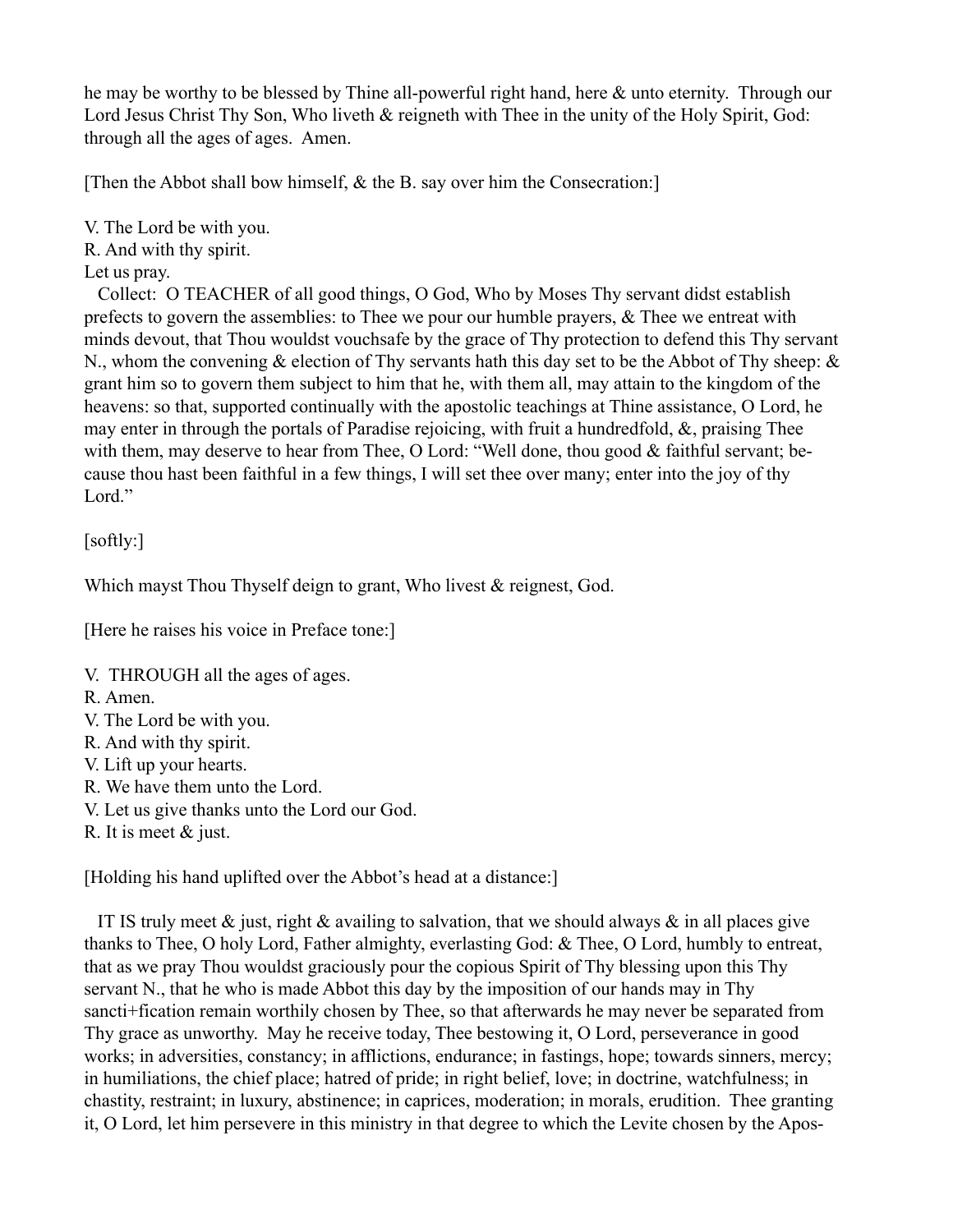tles, the holy Stephen, was worthy to endure. From this day forth let him despise all interaction with the Devil: by Thy bestowed bles+sing, O Lord, let him scorn things present, let him love things heavenly, let him long for things eternal: May he be an example & model of righteousness for governing & guiding Thy Church faithfully, that he may ever be made a capable overseer among his colleagues. Let him be mighty in counsel, assiduity, judgment, productivity, & discipline: Thee, O Lord, granting it in such wise that, keeping all Thy commandments beyond reproach with a heart clean unto Thee, he may, upon an increase of profit, unto the prize of victory of the heavenly summons, with his fruit a hundredfold, & with the crown of righteousness, attain unto the distribution of heavenly treasures.

### [In a subdued voice:]

OUR Lord Jesus Christ bestowing it, Who liveth & reigneth with Thee in the unity of the same Holy Spirit, God: through all the ages of ages. Amen.

[The Collect for the dignity received:]

## Let us pray.

 Collect: O GOD, to Whom every power & dignity doth service, grant Thy servant N. a prosperous effect for his dignity, in which may he ever fear Thee,  $\&$  strive unceasingly to please Thee. Through our Lord Jesus Christ Thy Son, Who liveth & reigneth with Thee in the unity of the Holy Spirit, God: through all the ages of ages. Amen.

## Let us pray.

 Collect: ALMIGHTY, most merciful Father, we humbly entreat Thine omnipotence that Thou vouchsafe to pour out upon this Thy servant N., whom we deliver up to serve Thy servants, the Spirit of wisdom & understanding, & of discretion. Grant him so to take charge of & serve Thy holy flock, & in his days to execute the office of abbot enjoined upon him, that he might be able to please Thee, & by Thine assistance discharge perfectly his usefulness to Thy servants: on which account may he receive, here & in the age to come, a reward of his labour from Thee, O most loving Bestower, in the company of Thy Saints. Through our Lord Jesus Christ Thy Son, Who liveth & reigneth with Thee in the unity of the Holy Spirit, God: through all the ages of ages. Amen.

[And the Mass is celebrated in its order, the Abbot standing near the Altar vested thus, until the end.]

[After Agnus Dei, he shall receive the pax from the B., & once Mass is said, he shall kneel down & kiss the B.'s hand, who shall lift him up  $\&$  receive him with the kiss of his mouth,  $\&$  bless him,  $\&$  so dismiss him.]

# [The Consecration of an Abbot is ended.]

[These things solemnly done (consecration of Abbot or Abbess), he/she is led to his/her place,  $\&$  in the Q., to the ringing of the church bells, the B. invests him/her, saying:]

B.: RECEIVE the power to rule this church  $\&$  its congregation,  $\&$  all things that pertain to her inwardly or externally. In the name of our Lord Jesus Christ, our Saviour & Redeemer. Who with the Father & the Holy Spirit liveth & reigneth, God: through all the ages of ages. Amen.